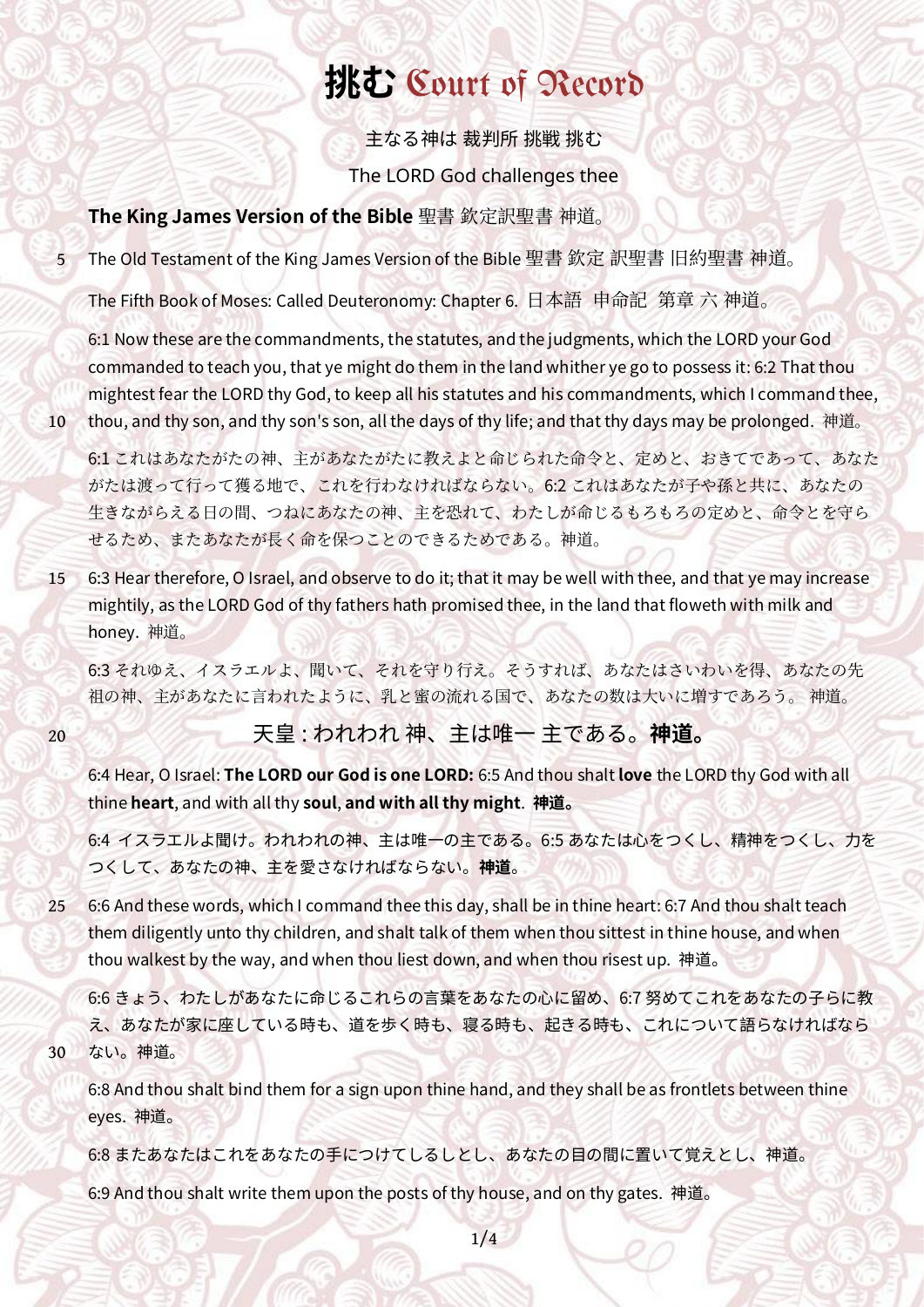#### 6:9 またあなたの家の入口の柱と、あなたの門とに書きしるさなければならない。 神道。 35

6:10 And it shall be, when the LORD thy God shall have brought thee into the land which he sware unto thy fathers, to Abraham, to Isaac, and to Jacob, to give thee great and goodly cities, which thou buildedst not, 6:11 And houses full of all good things, which thou filledst not, and wells digged, which thou diggedst not, vineyards and olive trees, which thou plantedst not; when thou shalt have eaten and be full; 6:12 Then beware lest thou forget the LORD, which brought thee forth out of the land of Egypt, from the house of bondage. 神道。

40

45

55

6:10 あなたの神、主は、あなたの先祖アブラハム、イサク、ヤコブに向かって、あなたに与えると誓われた 地に、あなたをはいらせられる時、あなたが建てたものでない大きな美しい町々を得させ、6:11 あなたが満 たしたものでないもろもろの良い物を満たした家を得させ、あなたが掘ったものでない掘り井戸を得させ、 あなたが植えたものでないぶどう畑とオリブの畑とを得させられるであろう。あなたは食べて飽きるであろ う。6:12 その時、あなたはみずから慎み、エジプトの地、奴隷の家から導き出された主を忘れてはならない。

神道。

6:13 Thou shalt fear the LORD thy God, and serve him, and shalt swear by his name. 神道。

6:13 あなたの神、主を恐れてこれに仕え、その名をさして誓わなければならない。 神道。

6:14 Ye shall not go after other gods, of the gods of the people which are round about you; 6:15 (For the LORD thy God is a jealous God among you) lest the anger of the LORD thy God be kindled against thee, and destroy thee from off the face of the earth. 神道。 50

6:14 あなたがたは他の神々すなわち周囲の民の神々に従ってはならない。6:15 あなたのうちにおられるあな たの神、主はねたむ神であるから、おそらく、あなたに向かって怒りを発し、地のおもてからあなたを滅ぼ し去られるであろう。 神道。

6:16 Ye shall not tempt the LORD your God, as ye tempted him in Massah. 神道。

6:16 あなたがたがマッサでしたように、あなたがたの神、主を試みてはならない。 神道。

6:17 Ye shall diligently keep the commandments of the LORD your God, and his testimonies, and his statutes, which he hath commanded thee. 神道。

6:17 あなたがたの神、主があなたがたに命じられた命令と、あかしと、定めとを、努めて守らなければなら ない。神道。 60

6:18 And thou shalt do that which is right and good in the sight of the LORD: that it may be well with thee, and that thou mayest go in and possess the good land which the LORD sware unto thy fathers. 神道。

6:18 あなたは主が見て正しいとし、良いとされることを行わなければならない。そうすれば、あなたはさい わいを得、かつ主があなたの先祖に誓われた、あの良い地にはいって、自分のものとすることができるであ ろう。神道。 65

6:19 To cast out all thine enemies from before thee, as the LORD hath spoken. 神道。

6:19 また主が仰せられたように、あなたの敵を皆あなたの前から追い払われるであろう。神道。

6:20 And when thy son asketh thee in time to come, saying, What mean the testimonies, and the statutes, and the judgments, which the LORD our God hath commanded you? 6:21 Then thou shalt say unto thy son, We were Pharaoh's bondmen in Egypt; and the LORD brought us out of Egypt with a 70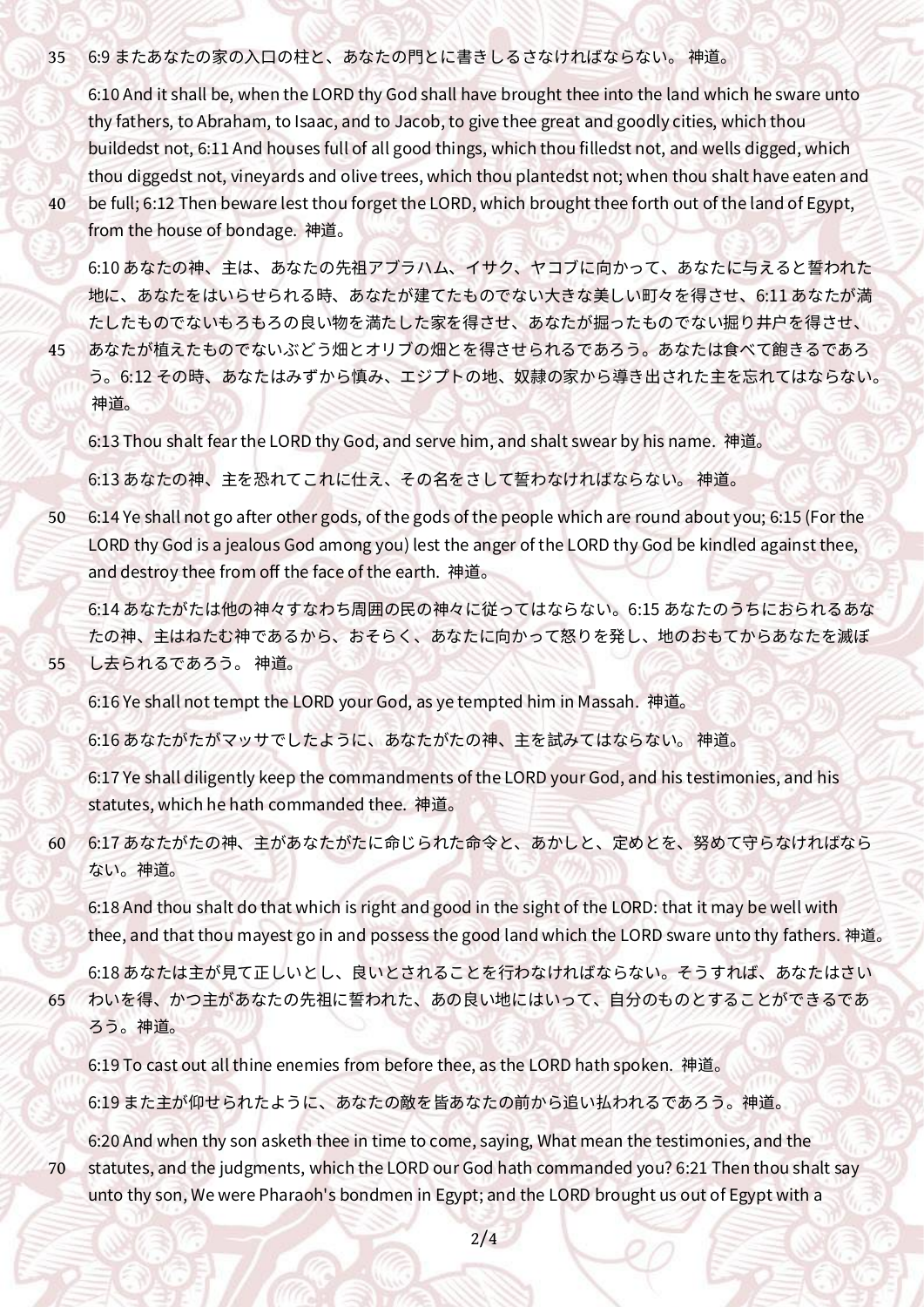mighty hand: 6:22 And the LORD shewed signs and wonders, great and sore, upon Egypt, upon Pharaoh, and upon all his household, before our eyes: 6:23 And he brought us out from thence, that he might bring us in, to give us the land which he sware unto our fathers. 神道。

6:20 後の日となって、あなたの子があなたに問うて言うであろう、『われわれの神、主があなたがたに命じ られたこのあかしと、定めと、おきてとは、なんのためですか』。6:21 その時あなたはその子に言わなけれ ばならない。『われわれはエジプトでパロの奴隷であったが、主は強い手をもって、われわれをエジプトか ら導き出された。6:22 主はわれわれの目の前で、大きな恐ろしいしるしと不思議とをエジプトと、パロとそ の全家とに示され、6:23 われわれをそこから導き出し、かつてわれわれの先祖に誓われた地にはいらせ、そ れをわれわれに賜わった。 神道。 75 80

6:24 And the LORD commanded us to do all these statutes, to fear the LORD our God, for our good always, that he might preserve us alive, as it is at this day. 神道。

6:24 そして主はこのすべての定めを行えと、われわれに命じられた。これはわれわれの神、主を恐れて、われわ れが、つねにさいわいであり、また今日のように、主がわれわれを守って命を保たせるためである。 神道。

6:25 And it shall be our righteousness, if we observe to do all these commandments before the LORD our God, as he hath commanded us. 神道。 85

25 もしわれわれが、命じられたとおりに、このすべての命令をわれわれの神、主の前に守って行うならば、 それはわれわれの義となるであろう』。 神道。

## <span id="page-2-0"></span>Global Isles Court of Record

### <span id="page-2-2"></span>**挑む**

This is sealed with the five books of Moses, the Sanhedrin, the God Head, the Word, the Veda, I AM **THAT** I AM: Na**ra**yana, LORD God, Allah<sup>[1](#page-2-1)</sup>, dominus is monad, ehad, unus, unum, goods and chattel, iron, ferrum, 鉄, "tetsu", copper, cuprum, 銅, "dō", zinc, cadmiae, 亜鉛, Aen, brass, aeris, 真鍮, "shinchū", tin, stannum, 錫, "suzu", bronze, aereus, 青銅, "seidō", gold, aurum, 金, "kin", silver, argentum, 銀, "gin", platinum, 白金, "shirogane", palladium, パラジウム,

95

100

90

"parajiumu",一, "ichi", Господь Бог один, Herra Jumala on yksi, one, een, är en, ein, unser, uno, un, *une*, er en, eka, ehyeh-asher-ehyeh, ego sum qui sum: dominus deus $^2$  $^2$ ; 神様 文 神道; the Old Testament, the New Testament, the King James Version of the Bible, the Latin Vulgate; The Pater Noster and the Lord's Prayer resulting in this our writ of mishpat and judgement. Our God is Alone. Tenno : 天皇 : Al-one : Al-lah: The one. That's it. 神道 shinto.

天皇 恐ろしい バンザイ。神道 バンザイ。 Tenno Osorosi banzai. Shinto banzai.

## וניאמר אלהים אל משה אהיה אשר אהיה

The Hebrew root of being. Found in Exodus 3:13-15.

The kinjō tennō 今上天皇, The Shinto 神道, LORD God shinto 神道 WHAT? Idomoo 挑む kamisama 神様 bun 文

105

Exodus 3:13 And Moses said unto God, Behold, when I come unto the children of Israel, and shall say unto them, The God of your fathers hath sent me unto you; and they shall say to me, What is his name? what shall I say unto them? 3:14 And God said unto Moses, I AM **THAT** I AM: and he said, Thus shalt thou say unto the children of Israel, I AM hath sent me unto you. 神道。

<span id="page-2-3"></span>[2](#page-2-2) I AM **THAT** I AM: ego sum qui sum [Latin]. LORD God: Dominus deus [Latin]. LORD God: Na**ra**yana.

<span id="page-2-1"></span>[<sup>1</sup>](#page-2-0) Al = The, Lah = One. Allah = The One Monad . Monad, The one in Greek. c.f. Plotinus. I AM: Na; THAT: **Ra** … Narayana.